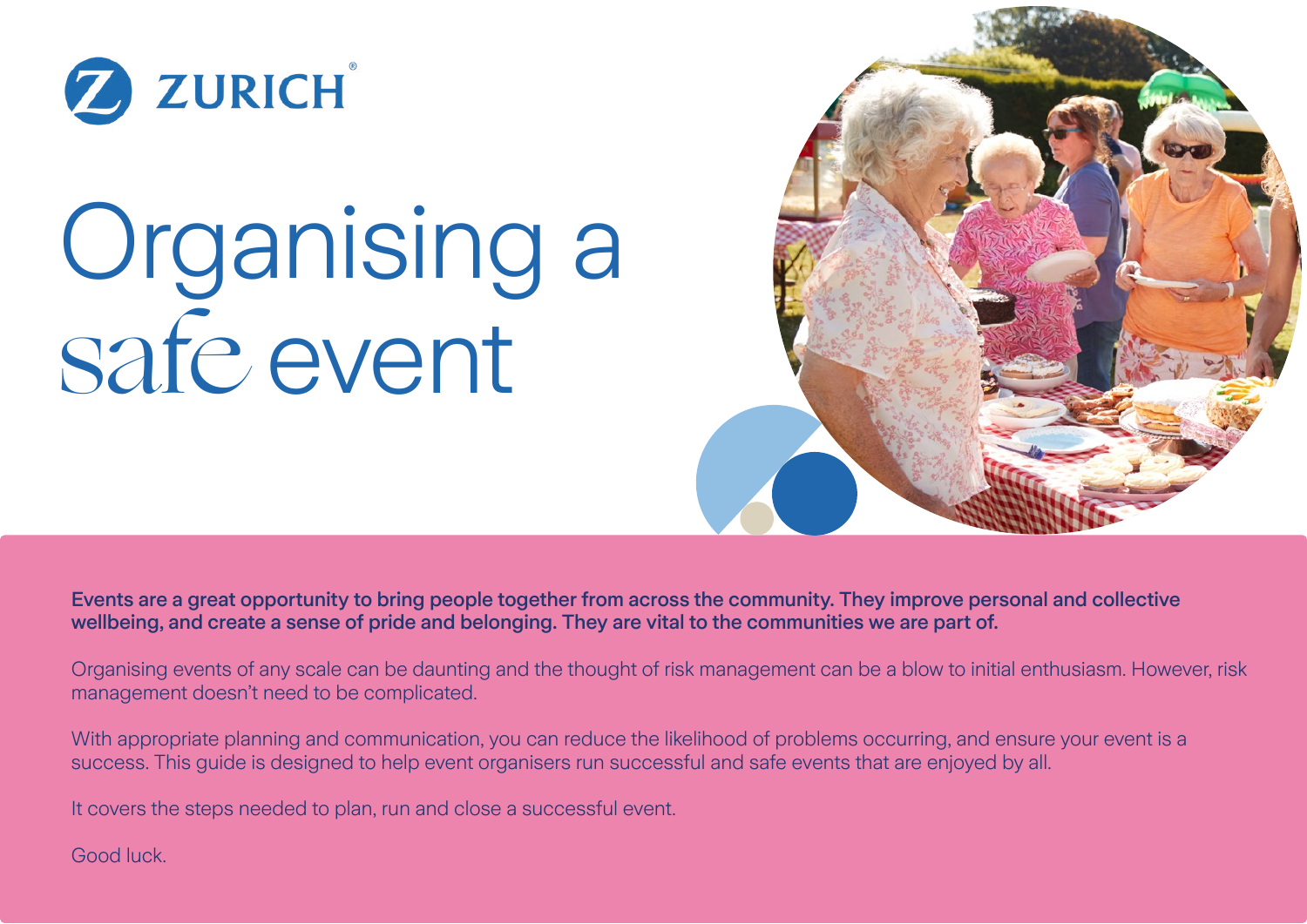# 3 steps to running an event safely

In order to successfully run an event, you'll need to ensure that there's a considered plan in place for managing health and safety. This should be documented and communicated to other organisers, volunteers and vendors involved in your event. This is neccessary for all events whatever the size. The level of detail should be proportionate to the size of the event and the activities taking place. You have a duty of care to people working at or visiting your site.

# 1) Before the event: What information do you need to gather to enable you to plan the event?

#### Carry out a Risk Assessment

A [risk assessment](https://www.zurich.co.uk/news-and-insight/assessing-health-and-safety-risks-through-the-pandemic-and-beyond) is key to running a safe event. It doesn't have to be complicated, but it should be proportionate to the activities you are planning. Identify the types of activities you will have - selling home-baking, street parties, live animals, inflatables for children - and the risks associated with these.

Assessments should records details of any installations, use and de-rigging of temporary structures, barriers, stands, information signs, decorations, specialist equipment, inflatables and fun fair rides and security of cash. You may also want to consider hygiene factors, such as cleaning regimes and providing hand washing facilities

If you know that the event will attract lots of young children, older people or those with disabilities, then you may need to consider having adapted facilities or arrangements in place. For example:

- changing facilities
- lost children help-points
- suitable welfare facilities
- specific access routes

To make adequate provision you should estimate how many people in each group you think will attend. If you are providing or selling tickets for the event this will help.

It's also important to remember why you are having the event, so include the benefits of the event in your risk assessment.

#### Develop an Event Safety Plan

An event safety plan should contain a record of all health and safety arrangements including, but not limited to:

- first aid facilities
- licensing (e.g. noise, music, alcohol)
- staff and volunteer training
- arrangements for waste management
- crowd control
- lost person/child procedure
- vendors' safety
- insurance certificates for any 3rd parties or vendors you are using
- any requirements from government or public health guidance

A Traffic Management Plan should be considered if vehicles need access to the event site, or there will be a provision for vehicle parking. Try, as far as possible, to only have moving vehicles on the site when the number of attendees is at a minimum and plan the vehicle routes to minimise interaction with pedestrians.

It's also important to think about how communications will work during the event. For example:

- Do stewards have the means to call for assistance or receive updated instructions?
- Has an emergency plan been communicated and tested?
- Do you have a Plan B if an activity has to be changed, e.g. due to poor weather?
- How will the crowd receive communications - PA systems?
- The plan needs to be documented and communicated to staff well before the event.

The Health & Safety Executive has [further guidance](https://www.hse.gov.uk/event-safety/running.htm) on organising an event safely.